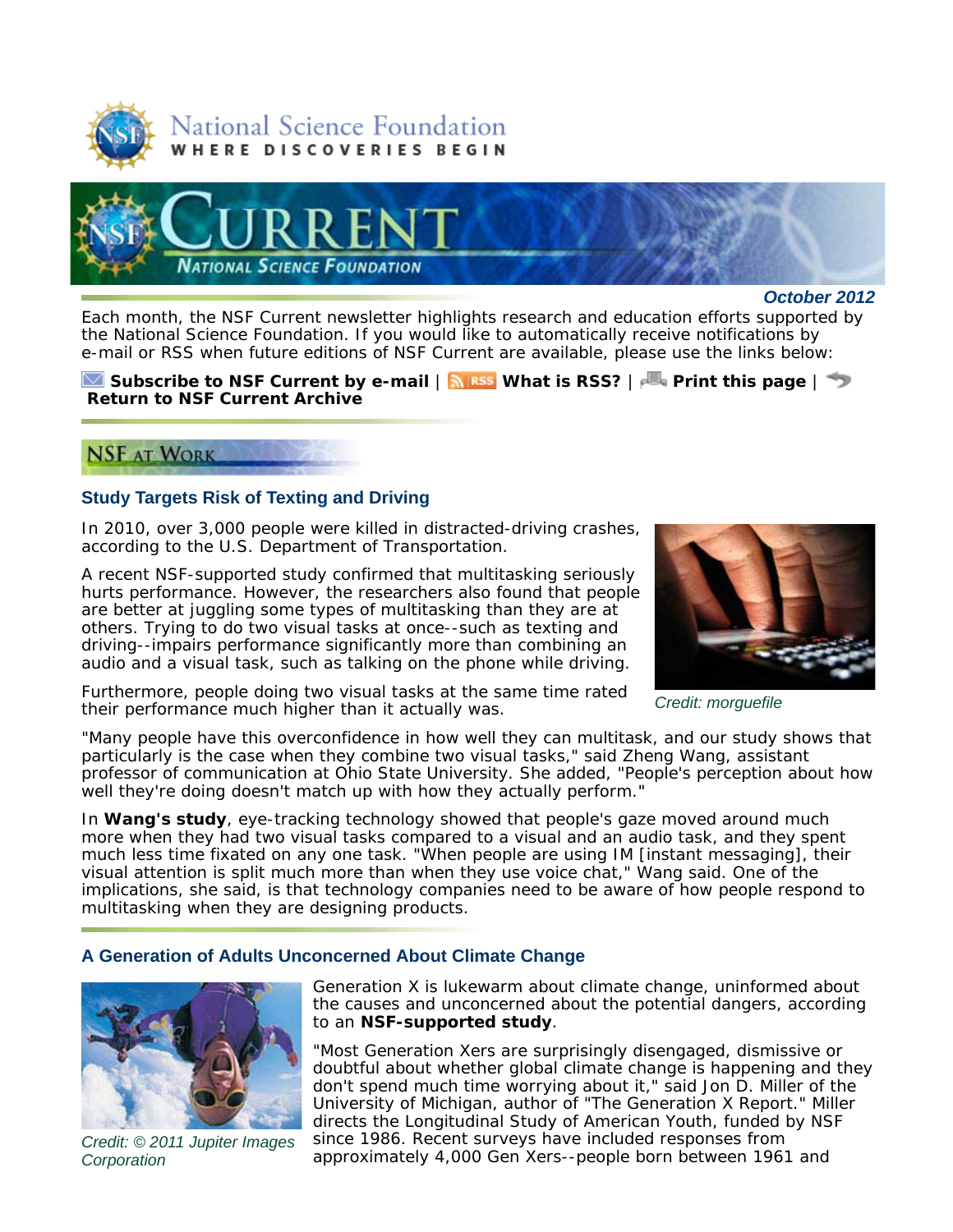1981 who are now between 32 and 52 years of age.

Only about 5 percent of those surveyed last year were alarmed about climate change, and another 18 percent said they were concerned about it. Meanwhile, 66 percent said they weren't sure whether global warming was real, and about 10 percent were convinced it wasn't.

Earlier reports of Miller's findings about Generation X are available **here**.

#### **Biodiversity Pays Off in Health Benefits**

Biodiversity acts as a buffer against infectious disease transmission within ecosystems, researchers have concluded. This finding suggests that losses of species could have significant consequences for the spread of infections, including those that affect humans, such as West Nile virus and Lyme disease.

**NSF-supported researchers** at the Institute of Ecosystem Studies in Millbrook, NY, reviewed dozens of ecosystem studies searching for common patterns. They found that higher biodiversity tended to decrease the rate at which diseases were transmitted. The species most likely to disappear as biodiversity declined were those that buffered infectious disease transmission. The species that remained tended to be ones that magnified the transmission of infectious diseases such as West Nile virus, Lyme disease and hantavirus. Highly diverse ecosystems dampened a pathogen's ability to spread among humans.



White-footed mouse with larval blacklegged ticks attached to its ears--a potential carrier of Lyme disease. *Credit: Jesse L. Brunner, Cary Institute of Ecosystem Studies*

*Did you know ... ? NSF publishes many stories about research results, at "Science, Engineering, and Education Innovation" on Research.gov.*

## **Native Plants Offer Birds Refuge and Offset Biodiversity Loss**



A curve-billed thrasher forages lawns. in an arid Phoenix yard. *Credit: Eyal Shochat*

Yards planted with native vegetation offer birds "mini-refuges" and therefore could help offset losses of species in cities, according to an NSF-supported study.

Researchers used quantitative measures and a systematic approach--including 24-hour video monitoring--to analyze the foraging behavior of common backyard birds. They confirmed that "native" yards support birds better than those with traditional grass

The research team, from the University of Massachusetts-Amherst and Arizona State University, conducted **the study** through NSF's

**Central Arizona-Phoenix Long-Term Ecological Research (LTER) site**. Twenty-six LTER sites are located around the globe in diverse ecosystems--from coral reefs to forests to deserts.

# DID YOU KNOW?

#### **Businesses Concentrate R&D Efforts in a Small Number of U.S. Locations**

Businesses perform the bulk of their research and development (R&D) in a small number of geographic areas. Of 2,370 large companies that performed at least \$3 million in R&D in 2008, 19 percent said that their primary R&D location was in one of two metropolitan areas: San Jose-San Francisco-Oakland or New York-Newark-Bridgeport. In these two areas alone, companies performed at least \$29 billion of R&D in 2008. Perhaps not coincidentally, these two areas were also among the largest in terms of U.S. patents awarded to inventors residing in the area. The R&D industries in San Jose-San Francisco-Oakland are dominated by computer and electronic products manufacturers, and, in New York-Newark-Bridgeport, by pharmaceutical and chemicals companies.



*Credit: © 2010 Jupiter Images Corporation*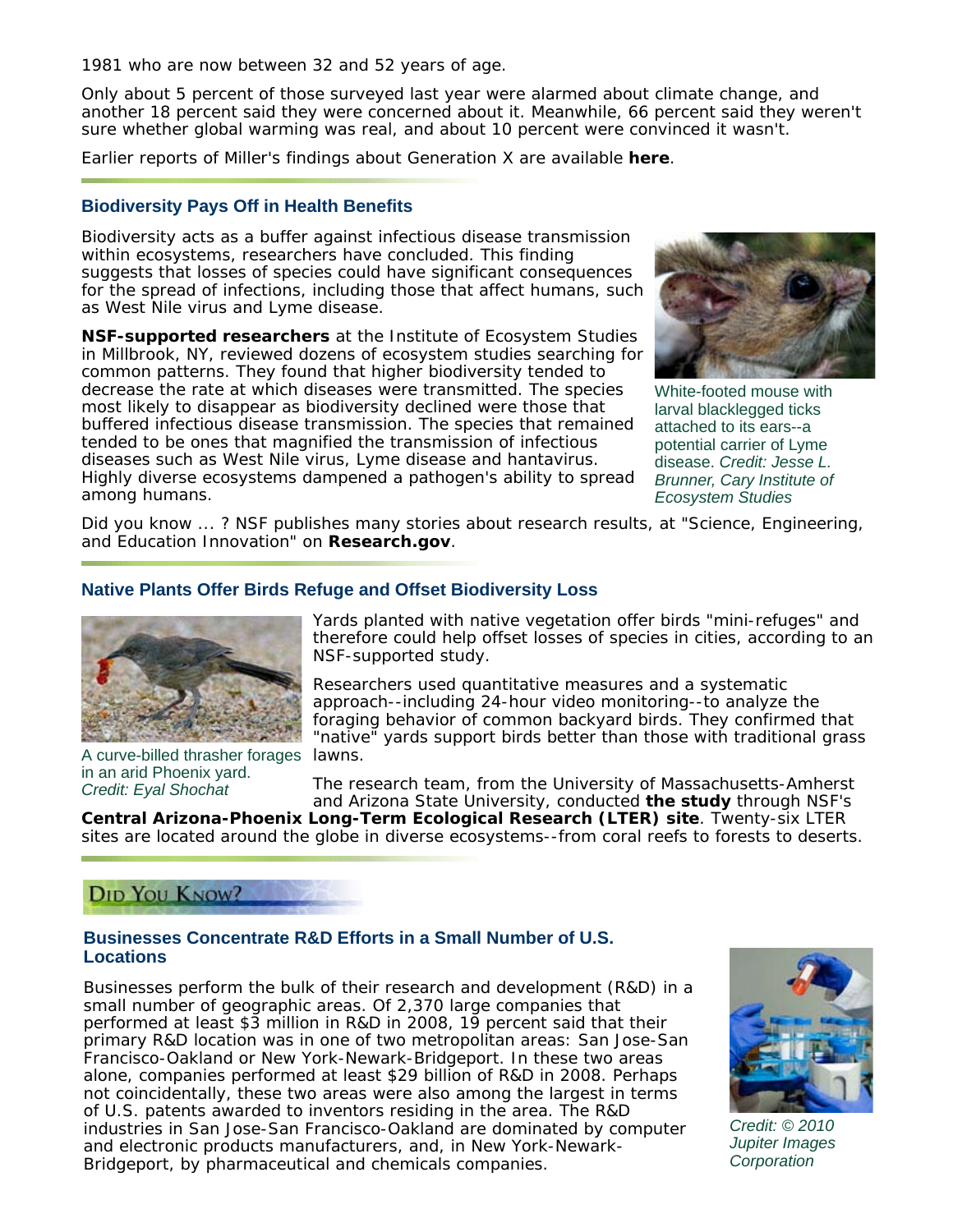The data are from a new **InfoBrief** from NSF's National Center for Science and Engineering Statistics.

# **FACES OF NSF RESEARCH**

## **Future of Water Inspires Scientist to Develop Data-driven Models**



Auroop Ganguly develops data-driven models for water sustainability research. *Credit: Mary Knox Merrill/Northeastern University*

due to climate change.

Water will be a critical factor in the future sustainability of communities and nations. Auroop Ganguly boldly pursues research on how extremes of weather and climate could impact global water resources. As head of Northeastern University's Sustainability and Data Sciences Lab in Boston, Ganguly conducts research at the nexus of climate change, water sustainability and data sciences that helps in analyzing complex systems.

Ganguly developed a computational model to predict future water availability under various scenarios of climate change and population growth. The model integrates large scientific datasets on climate change, population changes, socioeconomic factors and freshwater availability. It provides a framework for combining data into a form that could be useful for water planners.

Preliminary results show that, under worst-case scenarios, a population roughly equivalent to today's entire global population could experience water stress by the end of this century. The model also indicates that population growth may have a larger impact on per capita water availability than climate change. In the United States, demand for water may outpace reductions in freshwater availability resulting from climate change by 2100.

Ganguly was inspired to study hydrology by his background in the Bengal region of his native India, a densely populated area subject to flooding from monsoon rains and potentially from sea-level rise

In 2011, with colleague Vipin Kumar of the University of Minnesota, Ganguly applied new data-modeling methods developed through an NSF-funded **Expeditions in Computing** project to the task of estimating rainfall extremes. Using India as a **case study**, the researchers identified a steady increase in the geographic variability of heavy rainfall within India over the past half-century.

The research will help scientists build reliable models to predict the effects of climate change. The interdisciplinary nature of addressing water sustainability issues is evident from the many fields of study represented by Ganguly, his collaborators and the graduate students in his lab: climate modeling, computer science, complex networks, machine learning, data mining, natural hazards, hydrologic engineering, geography and statistics.

Learn more about Ganguly in this **video** on LiveScience.com.

# **NSF IN THE NEWS**

**NEON Light: A 30-year Plan to Study America's Ecology** (*Economist*) - After a decade of discussion and planning, scientists will get a Big Science tool that will advance the field of terrestrial ecology.

**How Tiny 'LunarCubes' Could Explore Moon on the Cheap** (*NBCNews.com*) - An NSF-funded CubeSat—an ultra-small, lightweight satellite—could be ideal for investigating lunar swirls, magnetic fields and solar wind.

**Dark Energy Camera Will Change Our Understanding Of The Universe** (*Popular Science*) - The new camera, on the Blanco telescope at NSF's Cerro Tololo Inter-American Observatory, is specially designed for sky surveys.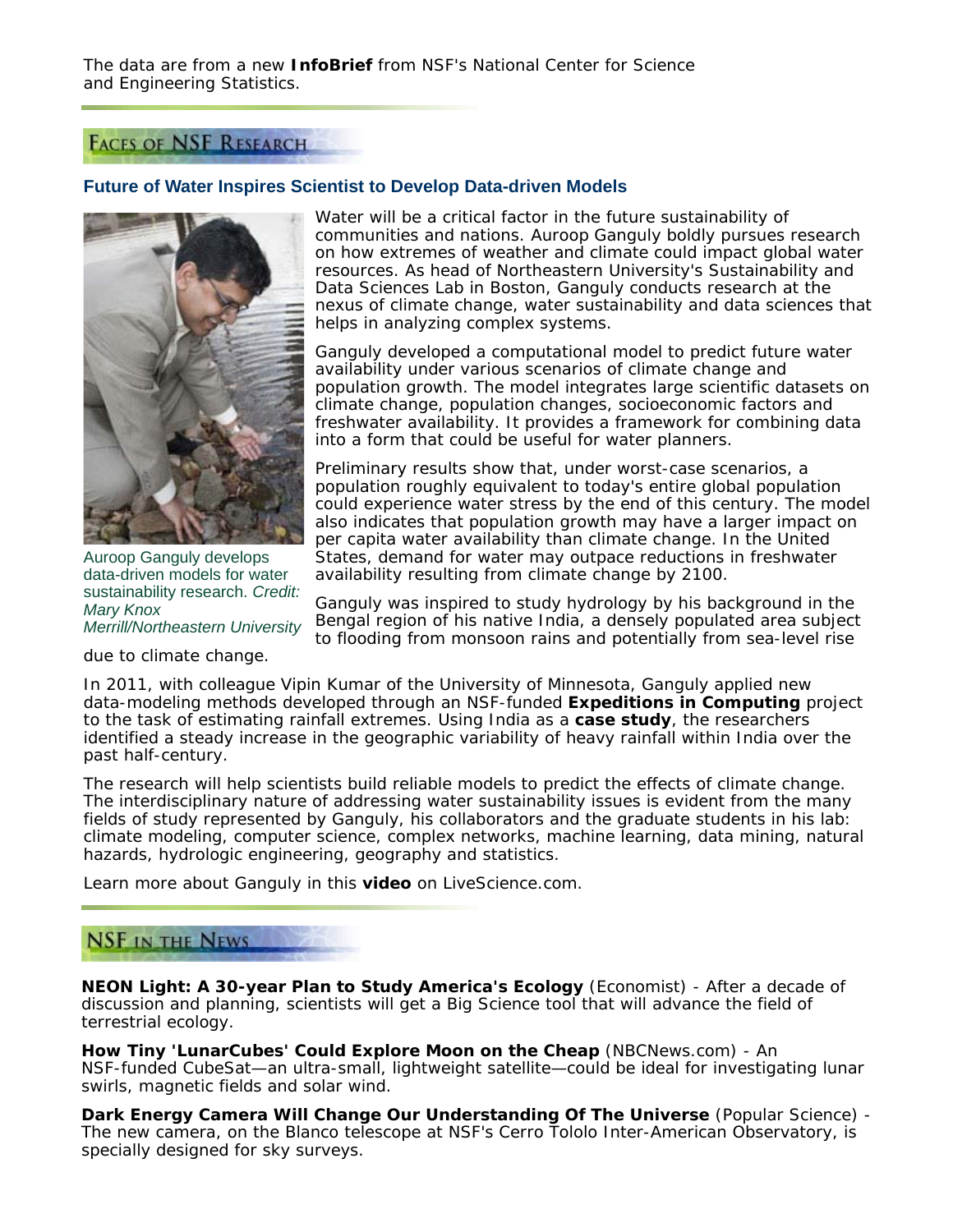'**We're Literally Watching the Internet Be Rebuilt**' (*Atlantic*) - Craig Labovitz, who has worked on the development of the Internet since the earliest days of NSFNet, sees a new era developing.

# THE RIPPLE EFFECT

## **Citizen Science Gains Prominence in Addressing Societal Problems**

Hundreds of thousands of volunteers--so called "citizen scientists"--annually make major contributions to studies in ecology, climate change, biodiversity, weather, astronomy, seismology, cell biology and other disciplines. Additionally, the number of citizen science groups is rapidly increasing, in part because the Internet and new applications afford quick and effective communication between citizen scientists and scientists.

The increasing prominence of citizen science was recently marked by two important "firsts." The **August 2012** *Frontiers in Ecology and the Environment*, a journal of the Ecological Society of America, was the first journal issue devoted to citizen science. It was supported by NSF funding. Also, the first cross-disciplinary **conference** on citizen science, held in Portland, Ore., attracted 300 participants. It was co-organized by NSF's National Ecological Observatory Network.



*Credit: NSF*

Learn more about the importance of citizen science contributions in an **NSF video**.



Lucille Tower records data on behalf of the USA National Phenology Network. *Credit: Ruben Garcia*

*In memoriam: David Hanych, the NSF program director featured in the video, died September 14, 2012. He worked in the Division of Research on Learning in Formal and Informal Settings, Directorate for Education and Human Resources.*

## **Citizen Scientists Help Track Venus' Rotating Atmosphere**



Infrared images of Venus taken approximately 24 hours apart show how cloud features are tracked and used to measure wind speed. *Credit: Mark Bullock, SWRI*

Why does the atmosphere of Venus spin faster than the planet itself? To explore the answer, citizen scientists, working alongside professional astronomers, are clocking the Venusian winds. But they aren't using the usual anemometers that measure wind speed. Instead, images taken by the Infrared Telescope Facility on Mauna Kea, Hawaii, allow the team to probe deep under the visible cloud tops and view the planet's global circulation in 3-D.

Understanding how Earth differs from its "sister planet" is crucial to eventually understanding how all Earth-like planets evolve over time.

By combining observations of Venus' atmosphere from

ground-based telescopes with those from spacecraft, astronomers hope to construct a comprehensive picture of the planet's atmospheric composition and motion at altitudes never previously explored. In this project, ordinary citizens track atmospheric motions that are unlike anything seen on Earth. Venus, for instance, makes a complete rotation in 243 Earth days, but its atmosphere--traveling at speeds up to 150 miles per hour--rotates in only four Earth days.

The scientists hope to better understand the similarities (and differences) between Venus' atmosphere and Earth's as well as the origin of the hotter planet's atmospheric super-rotation.

This **citizen science activity** is part of a larger project to study the planet Venus, led by researchers at the Southwest Research Institute and the Denver Museum of Nature and Science.